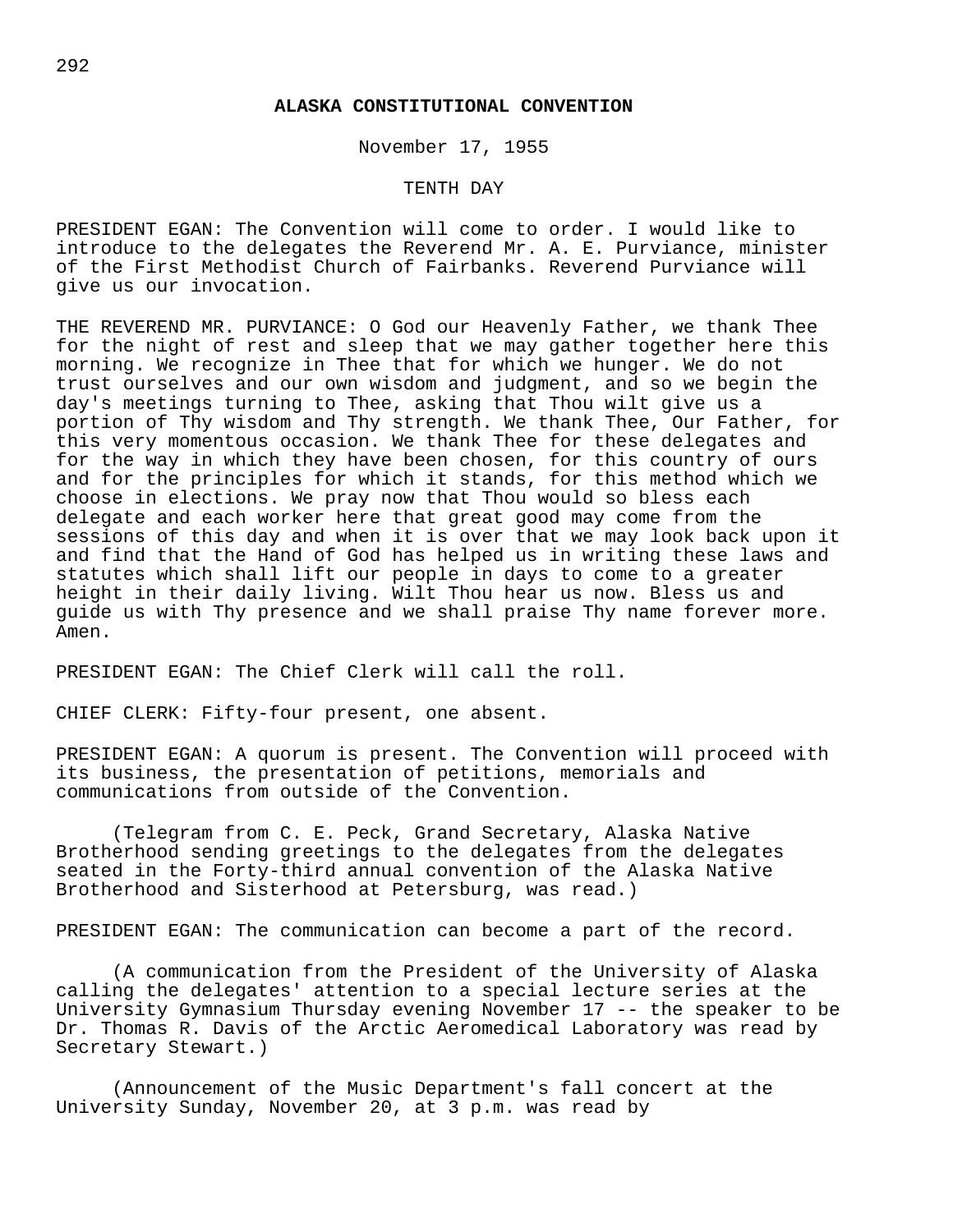Secretary Stewart.)

PRESIDENT EGAN: The communications can be filed.

(Resolution from the League of Alaskan Cities extending greetings to the Constitutional Convention, stating its interest in a good and equitable solution to the local government needs of Alaska and offering its help in every possible way, was read by Secretary Stewart.)

PRESIDENT EGAN: The communication can be filed. Are there any petitions or memorials? If there are none, are there reports of standing committees? Mr. Cross.

CROSS: This is a report of the Committee on Resolutions:

"WHEREAS the Convention on November 14, 1955, referred to this Committee for action the following motion which was made by R. E. Robertson and seconded by Maurice T. Johnson, namely:

'I move that it is the intent of this Convention that the Constitution should be a document of fundamental principles of basic law, and contain only the framework for state government, with all the details to be ordained in the discretion of future legislatures.'

"Now, upon consideration of said motion,

IT IS RECOMMENDED THAT it be adopted and enacted by the Convention in the following amended form, viz.:

'I move that it is the intent of this convention that the Constitution should be a document of fundamental principles of basic government, and contain the framework for state government.'"

PRESIDENT EGAN: You have heard the report of the Committee on Resolutions. What is the pleasure of the Convention? Mr. Robertson?

ROBERTSON: Mr. Chairman, I move the report be adopted.

PRESIDENT EGAN: Mr. Robertson moves for the adoption of the report.

JOHNSON: I second the motion and ask unanimous consent.

PRESIDENT EGAN: Mr. Johnson seconds the motion and asks unanimous consent. Is there objection? Mr. Marston?

MARSTON: It says "...document of fundamental principles of basic government, and contain only the framework for state

293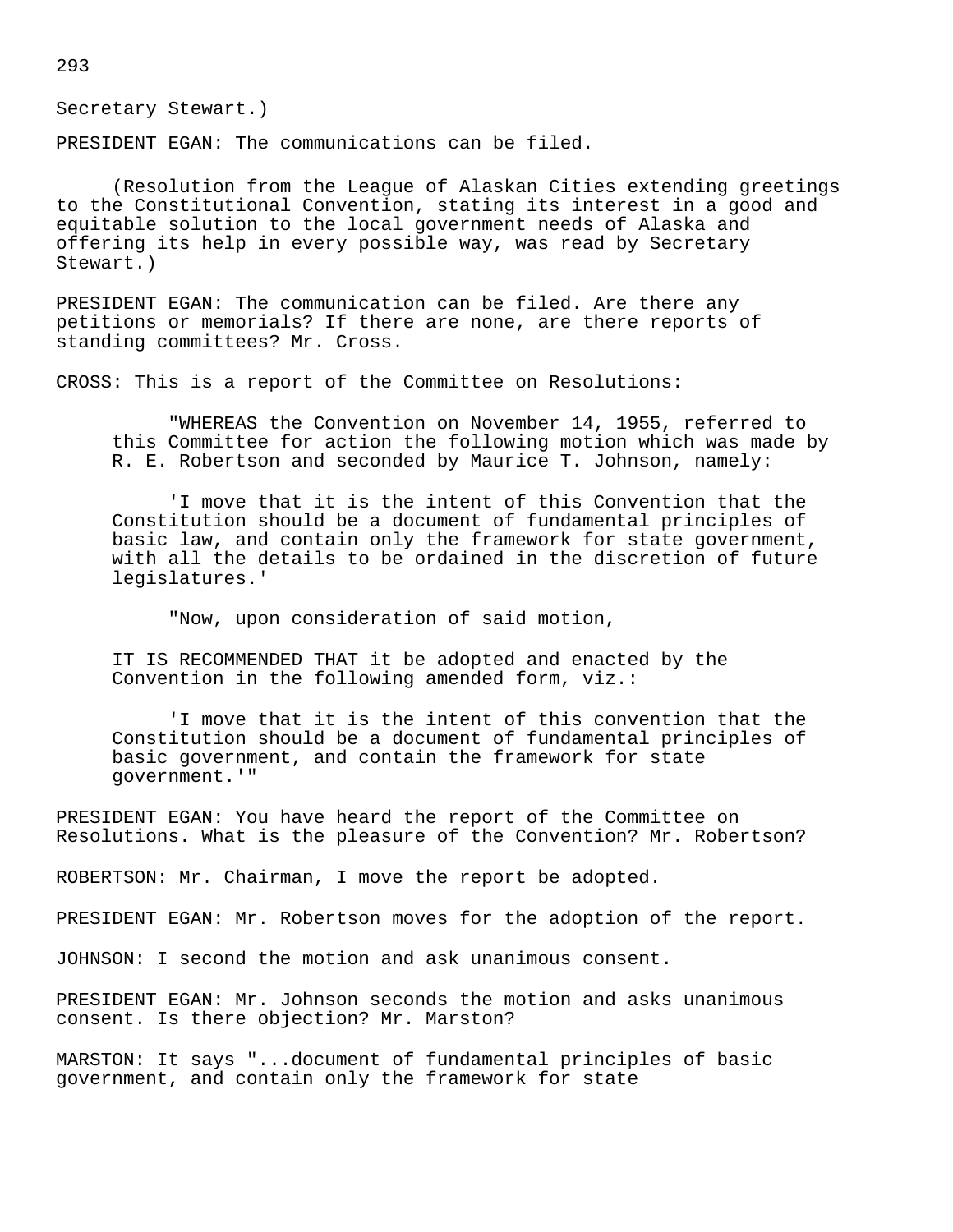government,". It appears to me that is a little bit strong. We limit ourselves only to the framework of state government. I, in principle, am for this but I think we are pinning ourselves down for the time being.

JOHNSON: Mr. President, I believe in the recommended version as set forth by the Committee the word "only" is removed. Is that correct?

PRESIDENT EGAN: The word "only" does not appear. Mr. Johnson, you are correct. Is there further discussion on the motion. Is there objection? Hearing no objection the motion is ordered adopted.

ROBERTSON: Question, Mr. President.

PRESIDENT EGAN: Mr. Robertson.

ROBERTSON: Is it now necessary to move to renew the motion or will the motion now be called up itself? Does the adoption of the report carry the motion?

PRESIDENT EGAN: That would carry the motion, Mr. Robertson. The effect of that report would carry the original motion. Are there other reports of standing committees? Mr. Collins?

COLLINS: Mr. President, the Committee on Direct Legislation, No. XIII, wish to report that the Committee met yesterday on schedule, and Mr. Taylor was elected as Vice Chairman, Mr. Metcalf as Secretary. We are organized and report progress.

PRESIDENT EGAN: You have heard the report of Committee No. XIII. Mr. Taylor was elected Vice Chairman and Mr. Metcalf, Secretary. Mr. Hellenthal?

HELLENTHAL: Mr. President, Committee No. VI met yesterday. Douglas Gray was elected Secretary and George Cooper elected Vice President. The Committee will meet again as scheduled.

PRESIDENT EGAN: You have heard the report of the Committee on Suffrage, Elections and Apportionment. Mr. George Cooper was elected Vice President and Mr. Douglas Gray was elected Secretary. Are there reports of other standing committees? If not, are there reports of select committees? Introduction and first reading of proposals. Does anyone have a proposal. Mr. Robertson?

ROBERTSON: Mr. Chairman, I have two proposals I would like to introduce. One is already on the Secretary's desk and here is the other one (brought forward by Sergeant at Arms).

SECRETARY: "Delegate Proposal No. 4, introduced by R. E. Robertson, FINANCE: TO LIMIT THE AMOUNT OF CURRENT, BONDED,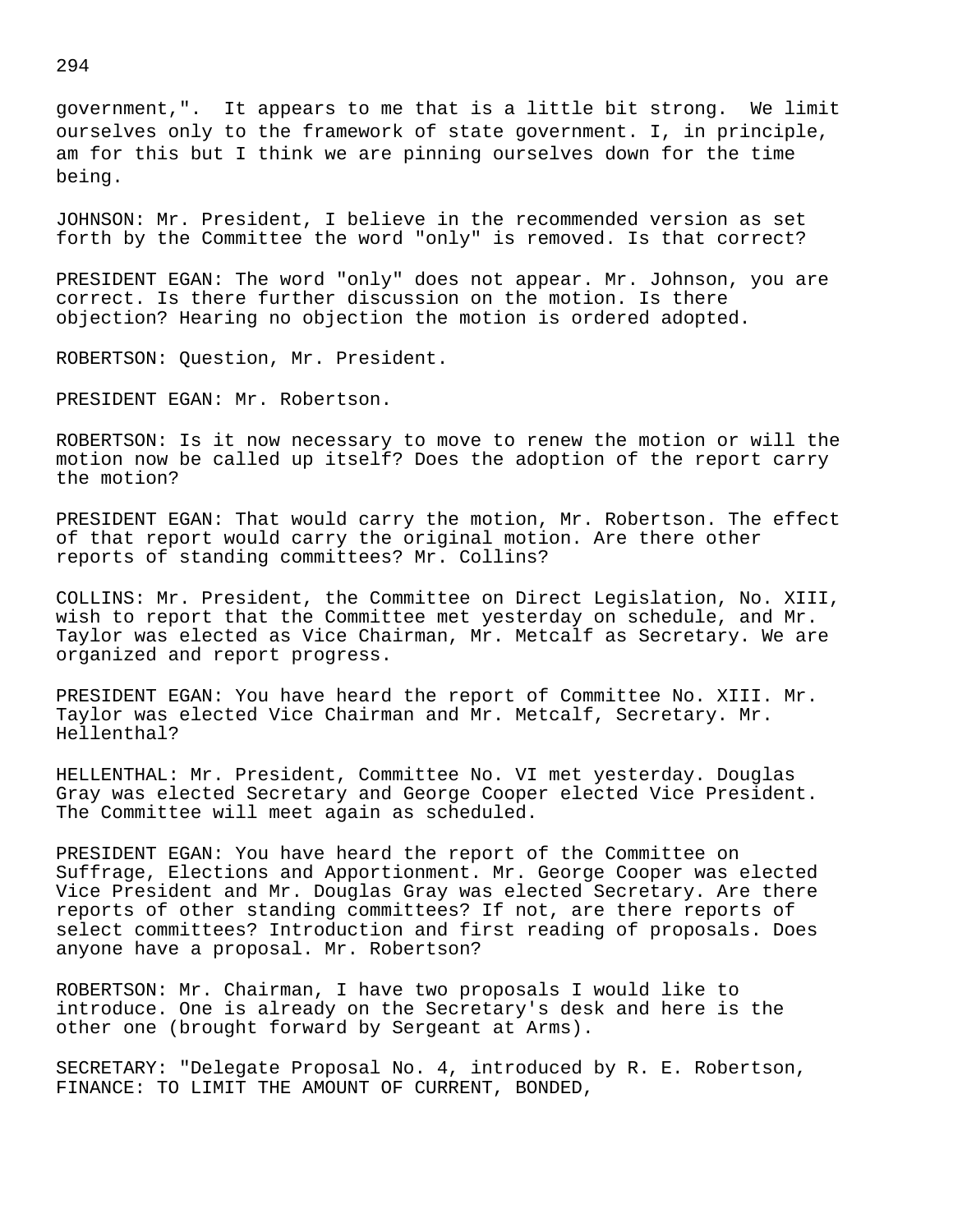SCHOOL DISTRICTS, PUBLIC UTILITY DISTRICTS, AND OTHER TAXING AUTHORITY DISTRICTS SHALL BE SUBJECTED OR WHICH THEY MAY INCUR."

PRESIDENT EGAN: The proposal is referred to the Committee on Finance and Taxation, Committee No. XI. It might be well before the Secretary reads any more proposals that the messenger collect all proposals that might be available. Mr. Victor Rivers.

V. RIVERS: Mr. Chairman, I would like to ask in regard to the previous proposal, is that a fundamental principle of basic government that you limit debt, in accordance with the resolution we just adopted?

PRESIDENT EGAN: Mr. Victor Rivers, of course it says "it will be the intent". What the outcome of any such proposal might be will be left to the judgment of the membership of the Convention.

V. RIVERS: I just wanted an interpretation in the minutes.

PRESIDENT EGAN: Are there other proposals? If you have proposals, have them ready when the messenger comes around to your desk and he will bring them to the Secretary.

SECRETARY: "Delegate Proposal No. 5, introduced by R. E. Robertson, DEFINITION OF NATURAL RESOURCES AND THEIR CONTROL."

PRESIDENT EGAN: Proposal No. 5 -- that would be Committee No. X, the Committee on Resources. The Proposal is referred to the Committee on Resources.

SECRETARY: "Delegate Proposal No. 5, introduced by Maurice T. Johnson and John B. Coghill, EDUCATION."

PRESIDENT EGAN: Is that the only title?'

SECRETARY: It is the only title that appears. Do you wish a brief statement of content?

PRESIDENT EGAN: If the Secretary would, would he read the brief statement.

SECRETARY: Section 1 relates to providing the rights of education; Section 2, the State's responsibility for education; Section 3, Legislature to establish the school, etc.

PRESIDENT EGAN: Committee No. XIII, Committee on Direct Legislation, Amendment and Revision. The Chair would ask an opinion of the maker of the proposal what committee you would rather have it go?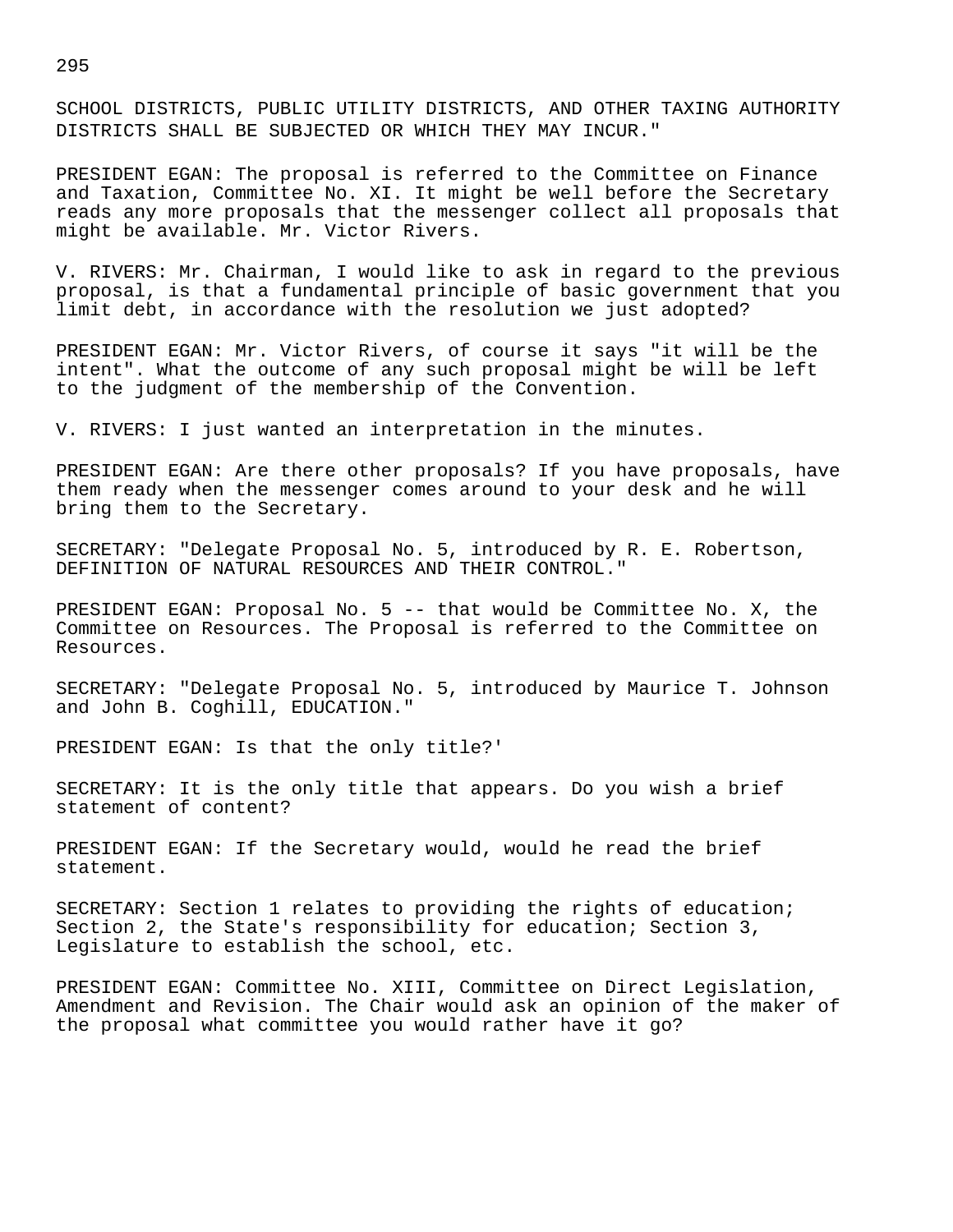JOHNSON: It occurs to me that either the committee you have suggested, Mr. President, or else the Executive Committee.

PRESIDENT EGAN: If there is no objection, the Proposal will be referred to the Committee on Direct Legislation. If that Committee would make another recommendation later, another disposition could be made. Are there other proposals?

SECRETARY: No further proposals.

PRESIDENT EGAN: Are there any motions or resolutions to come before the Convention at this time?

SECRETARY: No resolutions.

PRESIDENT EGAN: We have with us this morning Colonel Sawtelle from Ladd Air Force Base. Colonel Sawtelle, you may come forward.

(Colonel Sawtelle came forward and shook hands with President Egan.)

PRESIDENT EGAN: Colonel Sawtelle would like to be granted the privilege of the floor to make a statement. If there is no objection, Colonel Sawtelle, you may proceed.

COLONEL SAWTELLE: Mr. President, ladies and gentlemen, thank you for the opportunity to speak to you this morning concerning the activities which we have planned for you at Ladd Air Force Base this coming Saturday, pending the decision of the Convention to adjourn for the purpose of touring Ladd's facilities this coming Saturday. We have prepared an agenda which I feel all of you now have at hand. The necessity for having the tour in the morning is necessarily predicated on the fact that you can best see when it is daylight, and another factor came to mind, and that was the luncheon and I think fashion show which is being planned for the ladies of the delegates present. Another item which we have caused to be passed among you is a small slip which I would appreciate your indulgence and have you fill out while I am here in order that we may more adequately plan our activities in relation to transportation and the evening entertainment. Mr. Stewart has the invitations from the Commander in chief, Alaska, Lt. General Joseph H. Atkinson, who will be your host for the evening. On the invitations it is noted that the activities commence at 6:00. However, there has been a change, and we would again ask your indulgence to be available for the bus pick-up at the Nordale Hotel at 4:30 in the afternoon in order that we could have you at the club at 5:00. We are going to have a radio broadcast in which there will be several speakers, among them, your President, we hope Mr. Bartlett and General Atkinson. That will continue for approximately 30 minutes, following which time there will be a reception by General and Mrs. Atkinson, and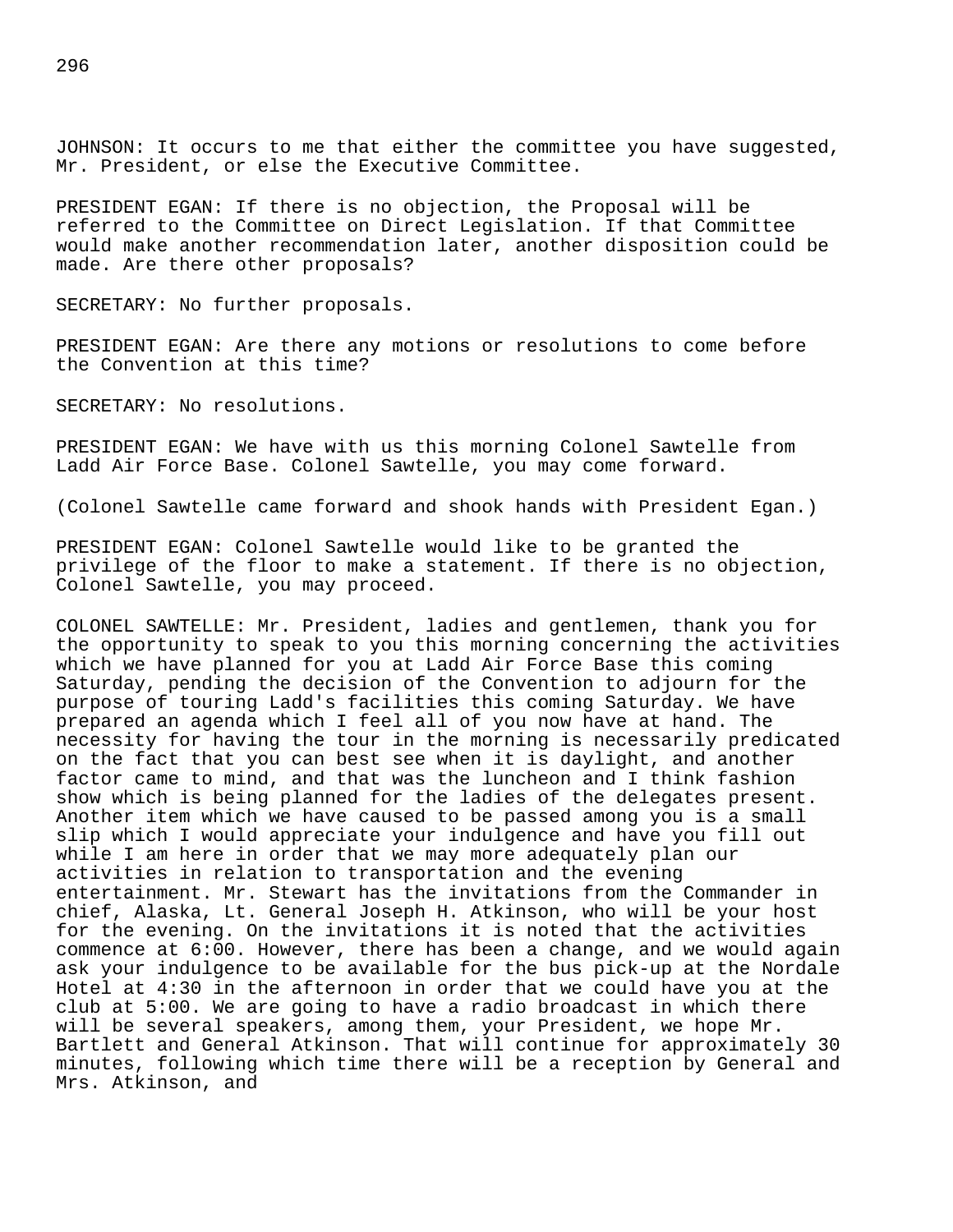then the evening activities commence. I bring you the good wishes of our Commander in chief and the good wishes of my Commander, General Bennett, Commander of the 11th Air Division at Ladd. Thank you very much.

PRESIDENT EGAN: Thank you, Colonel Sawtelle. Mr. Hellenthal?

HELLENTHAL: Subject to the question of whether or not the motion is in order at this time, I should like to move that this Convention adjourn Saturday for the purpose of attending the planned reception at Ladd Air Force Base.

PRESIDENT EGAN: Mr. Hellenthal, would the purpose of your motion be just for the afternoon session or the whole day?

HELLENTHAL: The whole day. I think it is unnecessary to give the pressing reasons why we as delegates should take advantage of this very kind invitation.

PRESIDENT EGAN: Then you are asking, Mr. Hellenthal, in your motion that on Friday the Convention adjourn?

HELLENTllAL: Until Saturday morning, at I would suggest, 9 o'clock, and I so move, or rather Monday morning at 9 o'clock.

PRESIDENT EGAN: You are asking the general consent of the Convention? The Chair was wondering if it might be better to delay that action until later in the day when the delegates have had ample opportunity to think the question over.

HELLENTHAL: My point on that is that I know a vast amount of preparatory work goes into a matter of this kind, and it certainly would accommodate our hosts if we would make up our minds as soon as possible.

PRESIDENT EGAN: Is there a second to the motion?

BUCKALEW: I second the motion.

PRESIDENT EGAN: It has been moved and seconded that the Convention agree to adjourn on Friday until 9 o'clock a.m. on Monday in order that the Saturday activities at Ladd Air Force Base might be enjoyed by the delegates to the Convention. The question is, shall the Convention agree to adjourn on Friday until 9 a.m. on Monday?" All those in favor of the motion will signify by saying "aye". All opposed by saying "no". The "ayes have it and it will be the general agreement of the Convention that the Convention will adjourn on Friday until 9 o'clock in the morning of Monday. Is there other business to come before the Convention at this time?

JOHNSON: Mr. Chairman, may I ask for a two-minute recess

297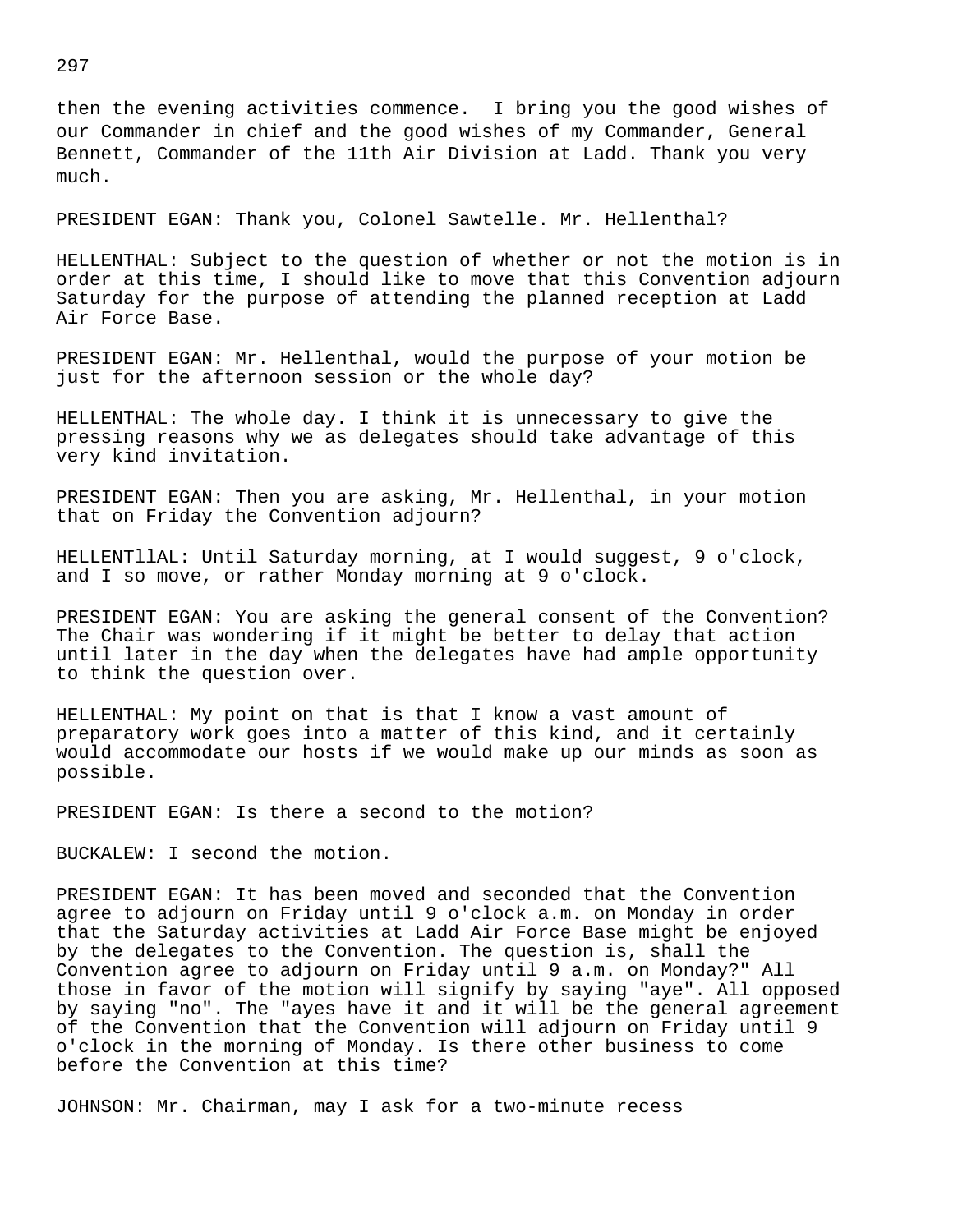# while these slips are filled out?

PRESIDENT EGAN: If there is no objection the Convention will stand at recess for two minutes. The Convention is at recess.

#### RECESS

PRESIDENT EGAN: The Convention will come to order. Mr. Knight?

KNIGHT: Mr. President, I move and ask unanimous consent that the Secretary be instructed to write a letter to the Fairbanks Chamber of Commerce thanking them for the wonderful party, dinner, and reception they gave in honor of the delegates last night.

PRESIDENT EGAN: Mr. Knight moves and asks unanimous consent that the Secretary be instructed to write a letter of thanks to the Fairbanks Chamber of Commerce for the wonderful party given in honor of the delegates last night. Hearing no objection it is so ordered. Mr. Cooper?

COOPER: Mr. President, I move and ask unanimous consent that the rules be suspended and that reconsideration be given to the vote for adjournment of a full day on Saturday.

PRESIDENT EGAN: The Chair would like to state that the maker of the original motion plans to offer an amended motion at the afternoon session.

COOPER: I withdraw my motion.

SECRETARY: Mr. President,

PRESIDENT EGAN: Mr. Secretary.

SECRETARY: Colonel Sawtelle asks that one or two amendments be stated concerning this invitation. The Ladd Air Force hosts prefer that in the morning visit all the delegates ride on the buses because it will be a sort of guided tour, and if they were all together there the information given during the tour would be more easily handled. In the afternoon, however, those delegates who desire to bring their cars, it would be appreciated. They can be identified at the gate by the delegates' coat lapel tag or by the Convention courtesy parking ticket that was issued for the cars, and they should assemble at that time at the officers' club at Ladd. And the last item on the schedule -- buses leaving Ladd Officers' Club at midnight -- that has been amended, there will be a bus leaving there at 10 p.m.

PRESIDENT EGAN: Is there anything else to come before the Convention at this time?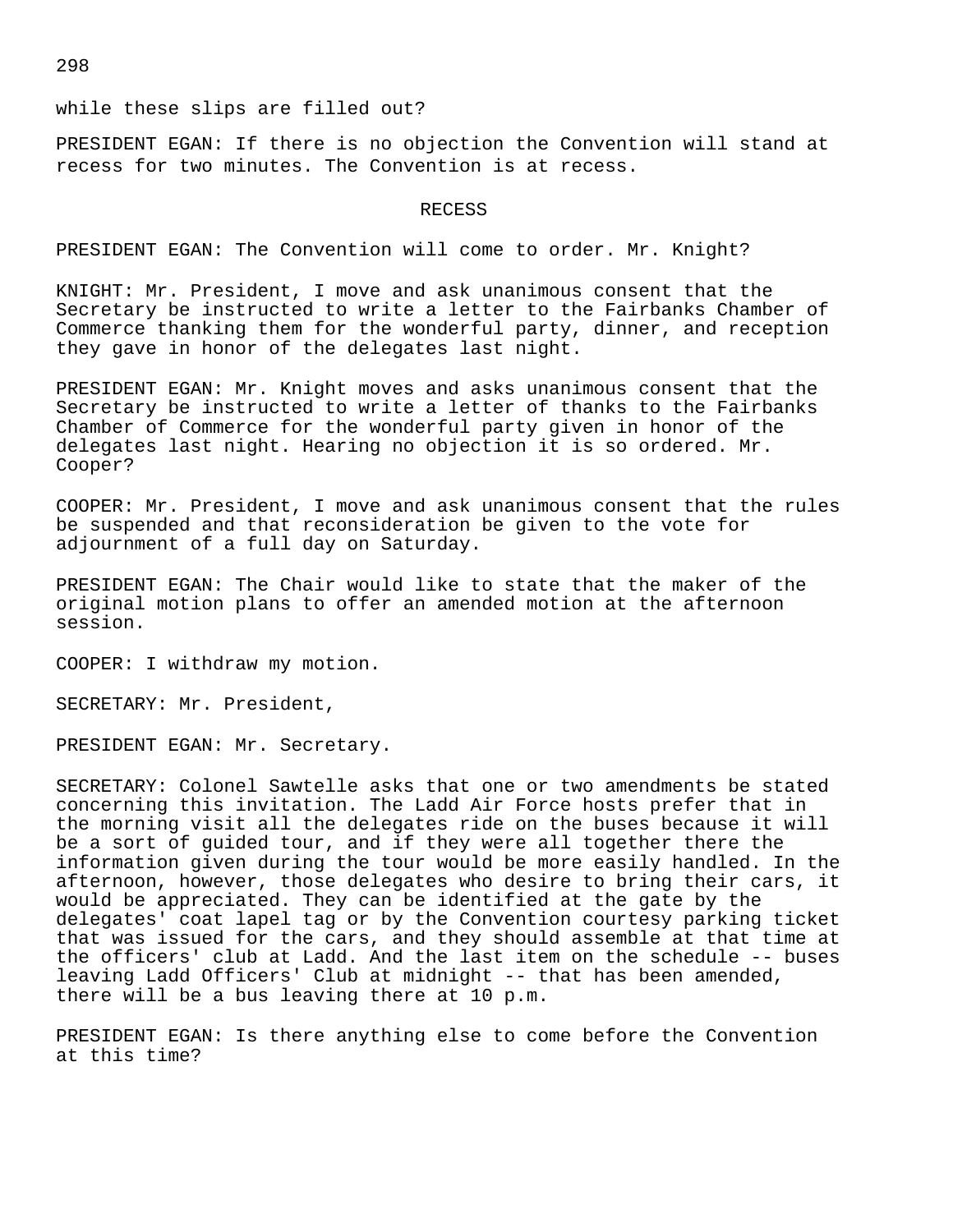SECRETARY: There is one other matter. The delegates may bring their cameras if they so desire.

PRESIDENT EGAN: Is there any unfinished business to come before the Convention? If not, the Chair would entertain a motion for a recess.

DAVIS: Mr. President, before recessing, the two subcommittees on Style and Drafting will meet at the usual time and in the usual place.

PRESIDENT EGAN: You have heard Mr. Davis's announcement. Are there other announcements? Mr. Gray.

GRAY: I move that the Convention recess until 1:30.

PRESIDENT EGAN: Mr. Gray moves and asks unanimous consent that the Convention recess until 1:30. The President would like to meet again with the committee chairmen at 1 p.m. in the regular meeting place on the third floor. Mr. Coghill?

COGHILL: The Committee on Convention Administration will meet at the usual place and the usual time.

PRESIDENT EGAN: The Committee on Administration announcement has been made. If there is no objection the Convention will stand at recess until 1:30 p.m.

### RECESS

PRESIDENT EGAN: The Convention will come to order (1:40 p.m.) We will have the reading of the journal of the ninth day. Mr. Doogan?

DOOGAN: The Committee has read the journal and made the corrections as they see them. I am only going to read the corrections since everybody has a copy of the journal. Mr. White, I believe will have a report of some recommendations after I am through." On Page 2, the last paragraph where it starts "Mr. Rivers , that should be "Mr. R. or Mr. Ralph Rivers". All other references in the journa1 to Mr. Rivers should be "Mr. V." or "Mr. Victor Rivers . On Page 5, the fifth paragraph, starting "Mr. Johnson moved and asked unanimous consent," strike the words "paid salary and per diem" and insert "shown present on the roll call." On Page 6, paragraph 10, after 9 o'clock insert "the following morning. Those are the corrections in the report as your Committee sees them.

PRESIDENT EGAN: Do you ask unanimous consent of your proposal?

DOOGAN: Yes, I ask unanimous consent that the journal be approved.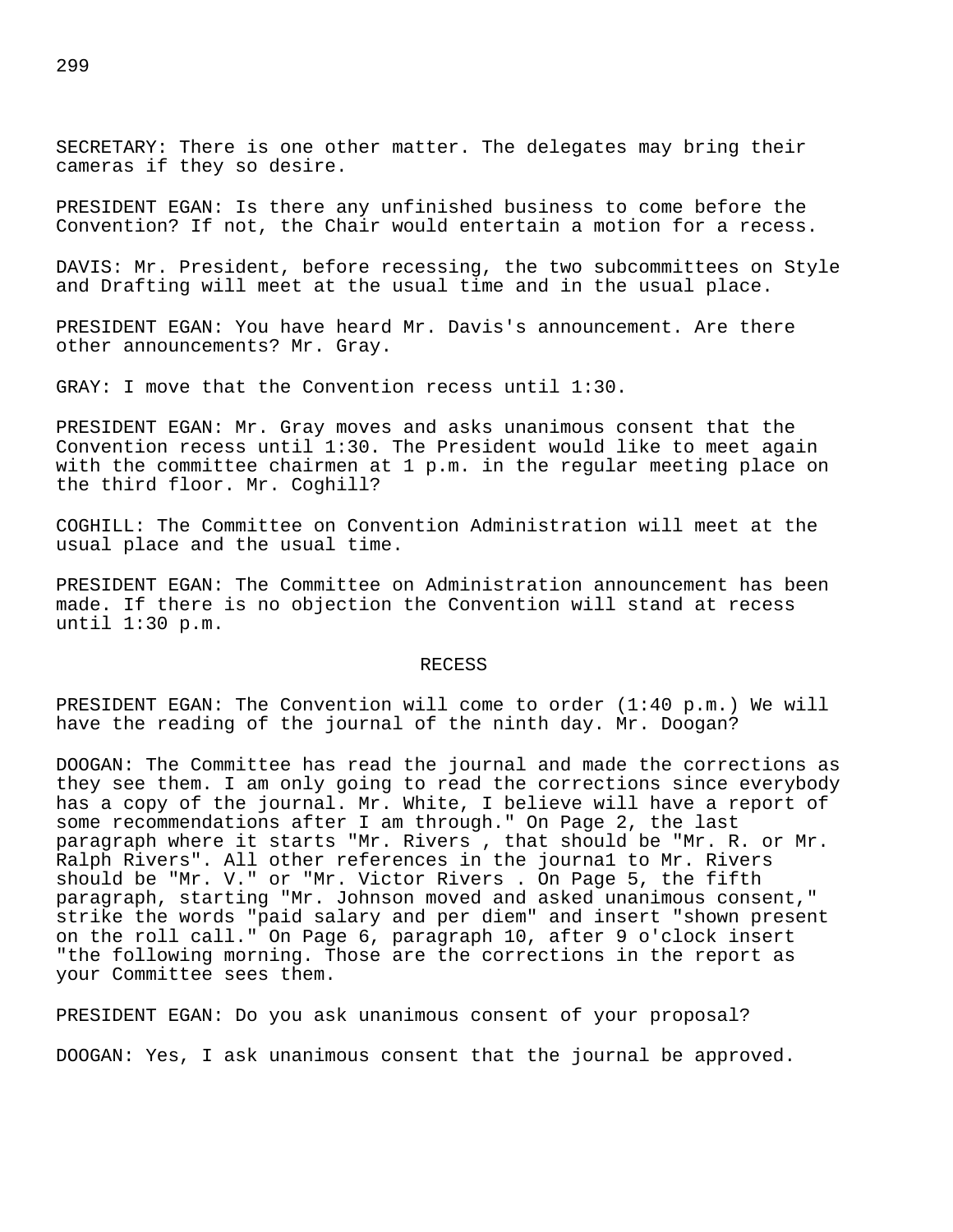PRESIDENT EGAN: Mr. Doogan asks unanimous consent that the changes as proposed by the special committee to read the journal be approved. Is there objection? Hearing no objection -- Mr. Doogan?

DOOGAN: Just a moment. The Secretary just picked up a matter that I think should be straightened out. Also on the fifth

page, in paragraph 4, starting in the middle of the paragraph, Mr. McLaughlin asked Mr. Johnson to amend his motion to read that the roll call show Mr. Taylor as present." That whole sentence should be stricken. The reason for that -- I might explain -- when Mr. Johnson made the original motion and Mr. McLaughlin asked him to change his original motion there was not an amendment, so the motion in effect reads, "Mr. Johnson moved and asked unanimous consent that since Mr. Taylor's absence was due to illness, that he be shown present on the roll call. There being no objection it was so ordered."

PRESIDENT EGAN: Mr. Doogan, do you include that in your original unanimous consent request? Mr. Kilcher?

KILCHER: In that case, to erase any mention of the amendment in there, "Mr. Johnson accepted the change" should also be stricken.

HERMANN: It seems to me there are too many "thats" in the first sentence of that paragraph.

PRESIDENT EGAN: Do you accept that, Mr. Doogan?

DOOGAN: Yes.

PRESIDENT EGAN: Mr. Doogan asks unanimous consent then that the proposed changes as contained in his unanimous consent request be adopted by the Convention and that the journal be approved as per that request. Is there objection? Hearing no objection it is so ordered. Miss Awes?

AWES: Mr. President, I just noticed that in the reports of the various committees it usually says that the committee elected a secretary. Technically that is not right. A vice chairman was elected and a secretary was appointed.

PRESIDENT EGAN: The Chair would instruct that wherever it might say a "secretary was elected" that it show that the secretary of the standing committee was appointed by the chairman of that committee. The vice president of each of those standing committees was elected by the committee. Mr. White?

WHITE: Am I right in thinking that has been disposed of, the reading of the journal?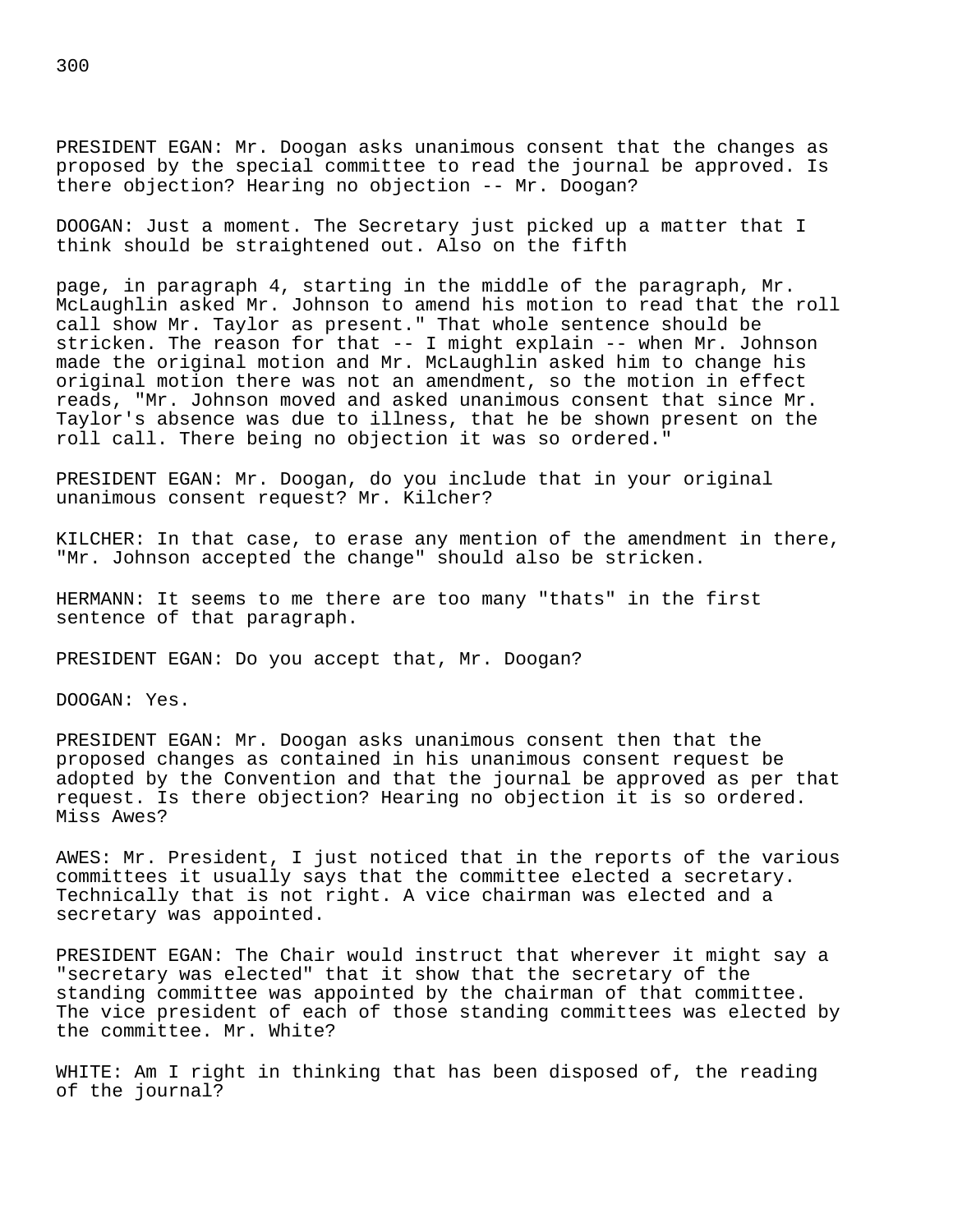PRESIDENT EGAN: Unless there are further objections or corrections found. Mr. White.

WHITE: I ask unanimous consent to return to the business of committee reports for the purpose of a report of the committee on reading and correcting the journal.

PRESIDENT EGAN: Is there objection to returning to reports of special committees? If not, Mr. White, you may proceed with your reading of the committee report on the reading of the journal.

WHITE: Mr. Chairman, the report of the Committee on reading and correcting the journal is entitled "CONVENTION POLICY AS TO READING AND CORRECTING THE JOURNAL.

- 1. That copies of the journal be placed on delegates' desks as soon as possible.
- 2. That the journal be read for approval at the opening session of the second day following the date of the journal.
- 3. That delegates be responsible for reporting errors and changes to Chief Clerk's office prior to one-half hour before the convening of the opening session of the second day following the date of the journal.
- 4. The report of the committee on reading the journal be accepted as final subject to ruling by the Chair.
- 5. That it shall be the policy of the committee to dispense with the reading of the journal except for changes, except when otherwise requested. That two copies only -- one in possession of the Secretary of the Convention and one in possession of the committee  $-$ - be corrected, except in cases of important changes, when such changes will be remimeographed.

Mr. Chairman, I move the adoption of the report.

HELLENTHAL: I object.

PRESIDENT EGAN: Is there a second?

DOOGAN: I second the motion.

PRESIDENT EGAN: Mr. Doogan seconds Mr. White's motion. Mr. Marston?

MARSTON: I may not know how parliamentary rules are practiced here, but in that Page 5 "Mr. Johnson moved and asked unanimous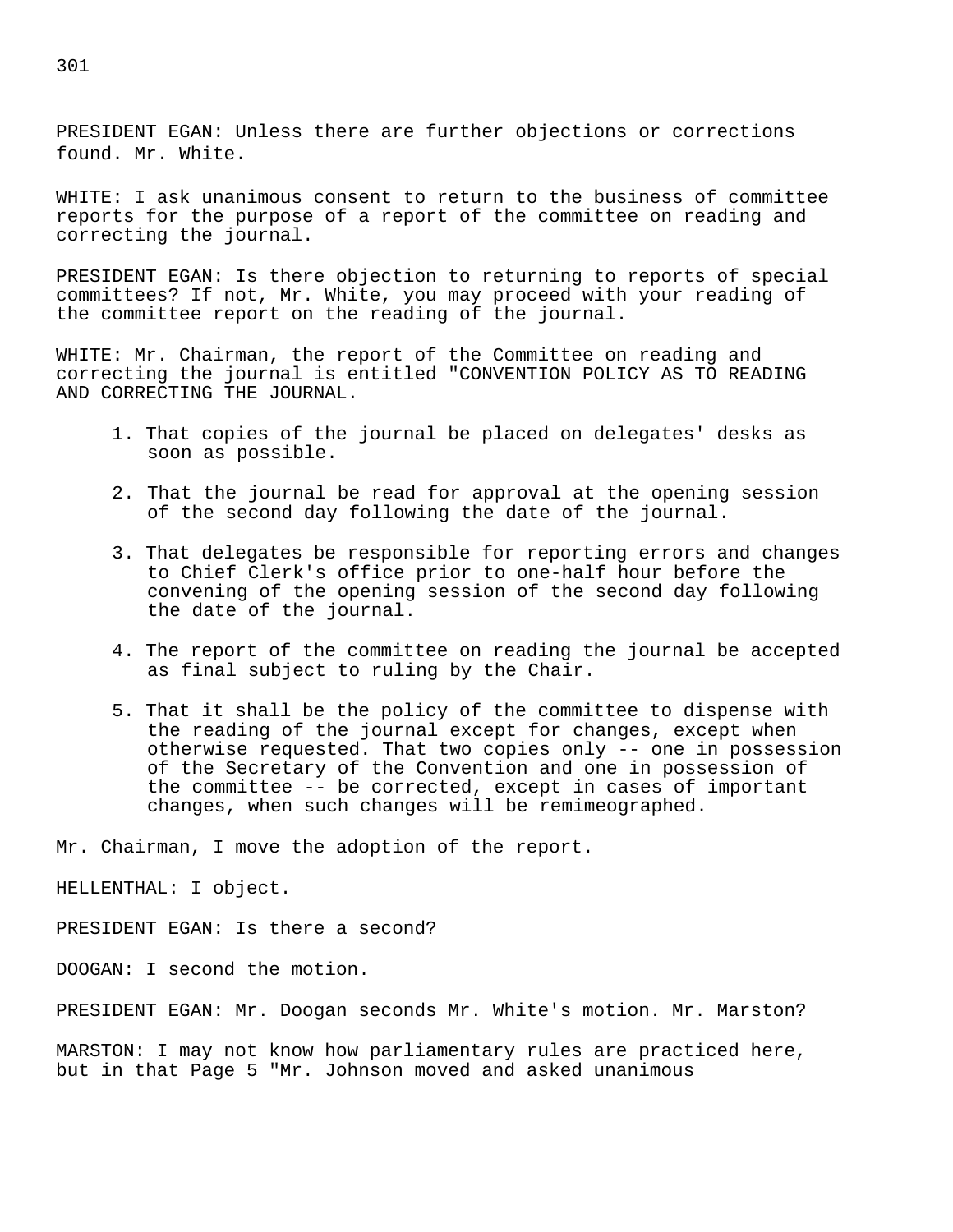consent that since Mr. Taylor's absence was due to illness that he be reported present. I do not like to be a party to a thing that is not true. I don't object to paying his per diem but it seems to water down this body, and I don't understand that.

SWEENEY: Mr. President, point of order.

PRESIDENT EGAN: Mrs. Sweeney, your point of order.

SWEENEY: The Delegate is not speaking on the business at hand.

PRESIDENT EGAN: Your point of order is well taken. Mr. Marston, could you hold that? The question is on the adoption of the report of the Special Committee to read the journal and report corrections to the Convention. Mrs. Sweeney?

SWEENEY: Mr. Chairman, I objected to the unanimous consent request on that, and I would like to hear the second point read again.

WHITE: The second point was, "That the journal be read for approval at the opening session of the second day following the date of the journal." May I elaborate on that? In other words, that yesterday's journal rather than being read for approval at this session today, it will be read for the approval of the opening session of tomorrow morning. The theory behind it is this, that you have on your desk now copies of yesterday's journal which would serve most purposes for the time being. It is conceivable that the boiler room upstairs could get so jammed up that these copies would not have been available to you until just now. There would have been no chance for the delegates to read them and suggest changes prior to approval at this session.

SWEENEY: I object to that, Mr. Chairman. We have a 20-minute plenary session in the morning and about 20 minutes in the afternoon, and yesterday the Chief Clerk advised us that she had her journal practically up to time, and I see no reason why the journal cannot be on our desks fairly early in the morning and taken up the first thing in the afternoon. I think it is important that we have the journal and have it approved for the reason that those who wish to reconsider their votes I believe they can still do that on the next day whereas the day following would be too late. I think if we make a practice of putting this off until the second day we are going to have it the second day and perhaps even later than that. I believe we can have it on the following morning, and I will certainly vote to defeat the motion.

PRESIDENT EGAN: Is there further discussion on the motion? If there is no other discussion then the question is -- Mr. Taylor?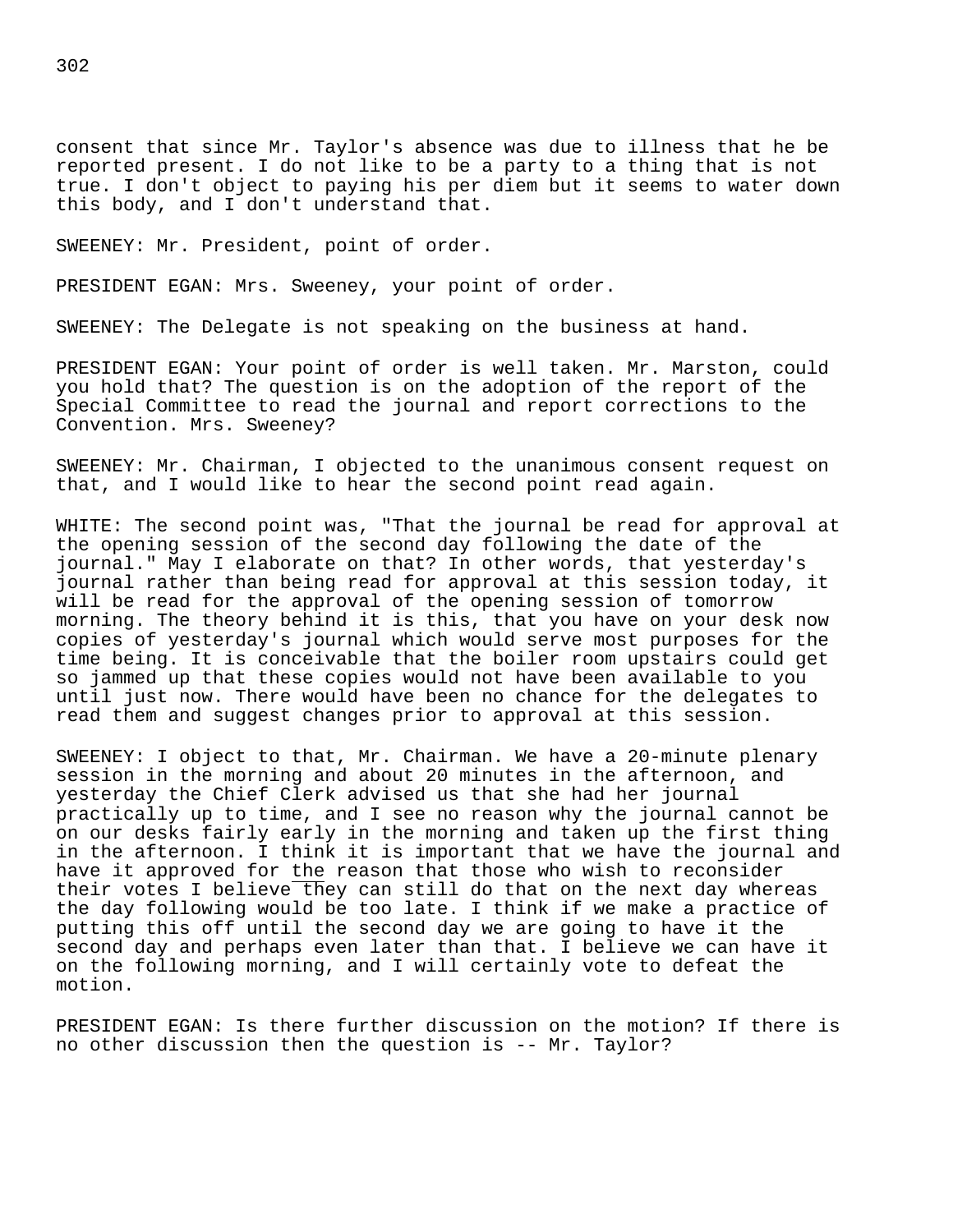TAYLOR: I think before we can intelligently pass upon this matter as to whether Mrs. Sweeney is right or whether Mr. White is right, we should ascertain from the boiler room when those journals can be put out each day.

PRESIDENT EGAN: Mr. Taylor, do you think it would be proper at this time to ask the Chief Clerk to make a statement on that? Perhaps she could enlighten us.

TAYLOR: If the Chief Clerk can give us that information, I would certainly like to know.

PRESIDENT EGAN: If there is no objection the Chief Clerk might straighten out this matter.

CHIEF CLERK: The journal was ready this morning. The stencils were cut but they had to be run. We had the rules to run last night, we had committee reports to run last night, there are going to be more things being run every night as your committees get going, and I have told them that the journal is the most important thing in the morning, but that does not mean that there would not be a committee report that would be more important, and I certainly intend to see that you have the journal on your desk as soon as possible in the morning, but it is a physical impossibility due to the fact that we are out here and the people live in town and there isn't any transportation late in the evening for people to get back to work, and they come to work at 8:30. When Mr. White asked me about that I thought that it would simplify the facts for the members to have a chance to read the journal. You would have it on your desk to consult any references to action of the previous day, but for the actual corrections, you would have all day long to read it to check any changes that would be made. That was why I accepted his idea. It was not to delay your getting the copy of the journal -- it was to delay the approval of it.

PRESIDENT EGAN: Is there further discussion? The question is, "Shall the report of the Committee to read and correct the journal be approved by the Convention?" All those in favor of approval of the"report will signify by saying "aye", all opposed by saying no . The "ayes" have it and the report is ordered approved. Mr. Hellenthal.

HELLENTHAL: Mr. President, after conferring with the administrative people of our staff and the experts on the various fields of Convention activity, and in relation to the problem this morning of the visit to Ladd Field, I asked that it be noted on the record that it is in the interest of the business of this Convention and of the matters properly before this Convention that the delegates visit Ladd Air Force Base on next Saturday, November 19. Now my reasons and the reasons given me for this notation are, that we have many problems involving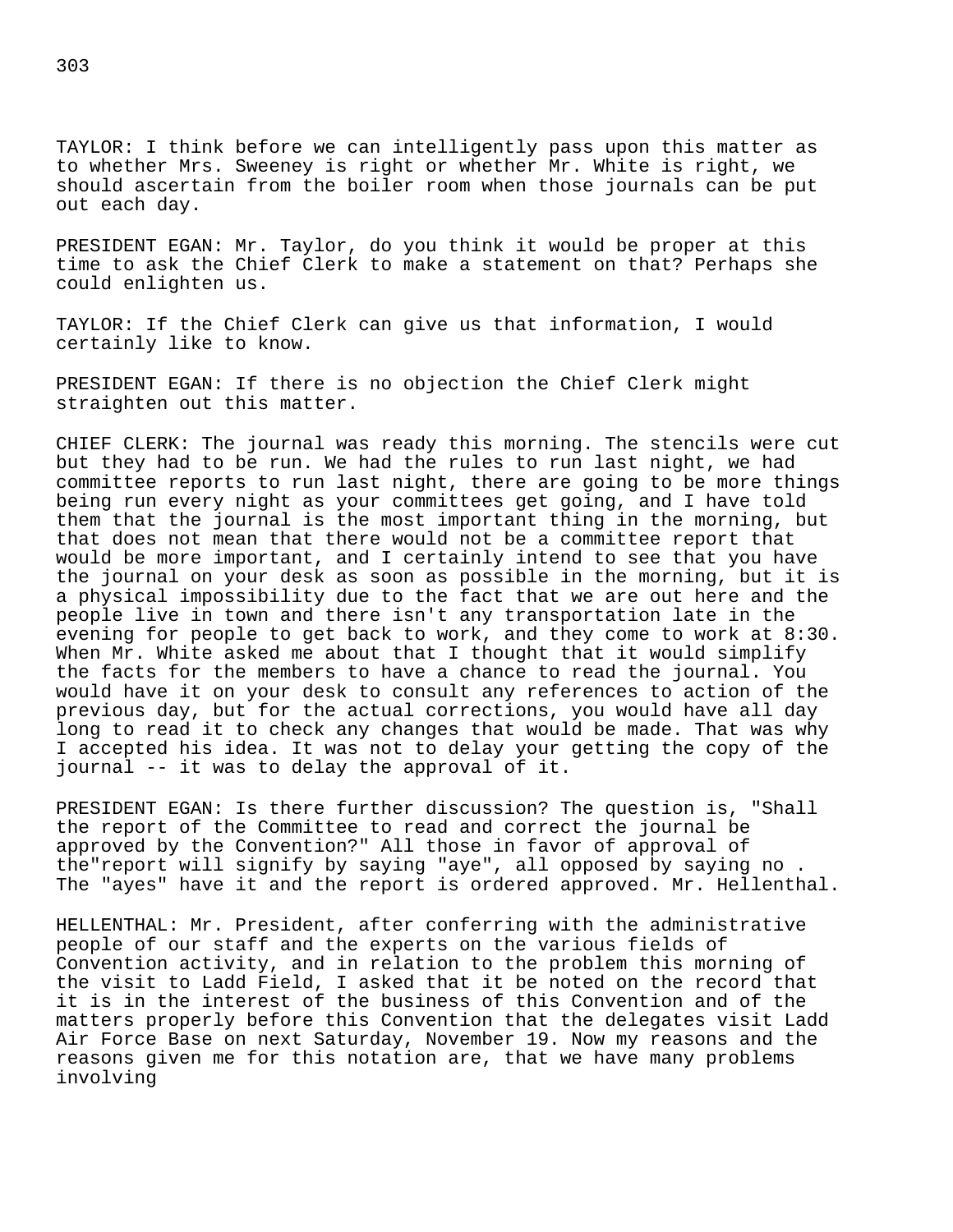the military that will come before our body, virtually every committee of our body. For example, the Committee on Bill of Rights will have to determine whether or not there should be a right to suspend the writ of habeas corpus in the state of Alaska because of the imminence of attack or of invasion. It would seem to me that those of us who have not lived close to the military would want to know what steps the military have taken for the protection of the state of Alaska. Again, the problem of the quartering of troops in our homes will present itself to our body and no matter how you look at the analysis of the economy of Alaska today and Alaska as a state, the military must be considered. It must be considered in every projection of estimates or growth, population, everything, so for that reason it would appear that the notation on the record is in order, that it is the proper business of the group to visit this military installation and again, I have been assured that this matter will take care of all of the administrative details that seem to bother our technical staff.

PRESIDENT EGAN: Mr. Hellenthal, are you asking unanimous consent that the summary of your remarks be included as a part of the journal?

HELLENTHAL: I do, Mr. President. I so move.

BUCKALEW: Objection.

PRESIDENT EGAN: Mr. Hellenthal asks unanimous consent. Objection is heard. Is there a second? Do you so move?

HELLENTHAL: I so move.

BARR: I'll second it.

PRESIDENT EGAN: Mr. Hellenthal moves and Mr. Barr seconded the motion. The question is open for discussion. Mr. Cooper?

COOPER: I can see no reason for a tour of Ladd Field which takes up approximately three hours. I can see no reason to take that time. I don't think any questions or issues could be settled in three hours by merely touring the facilities available on one particular military base. Personally, I would rather see the Convention in plenary session until such time and then adjourn a little earlier in the afternoon possibly and take in the formalities -- they begin at 4:30. For a particular reason that each and every delegate here has the authority within himself to attend this morning session if he so chooses, but I don't like the motion made whereby it would be the will of the entire body to be present at Ladd Field during the morning tour.

PRESIDENT EGAN: Is there further discussion on Mr. Hellenthal's motion? Mr. Barr?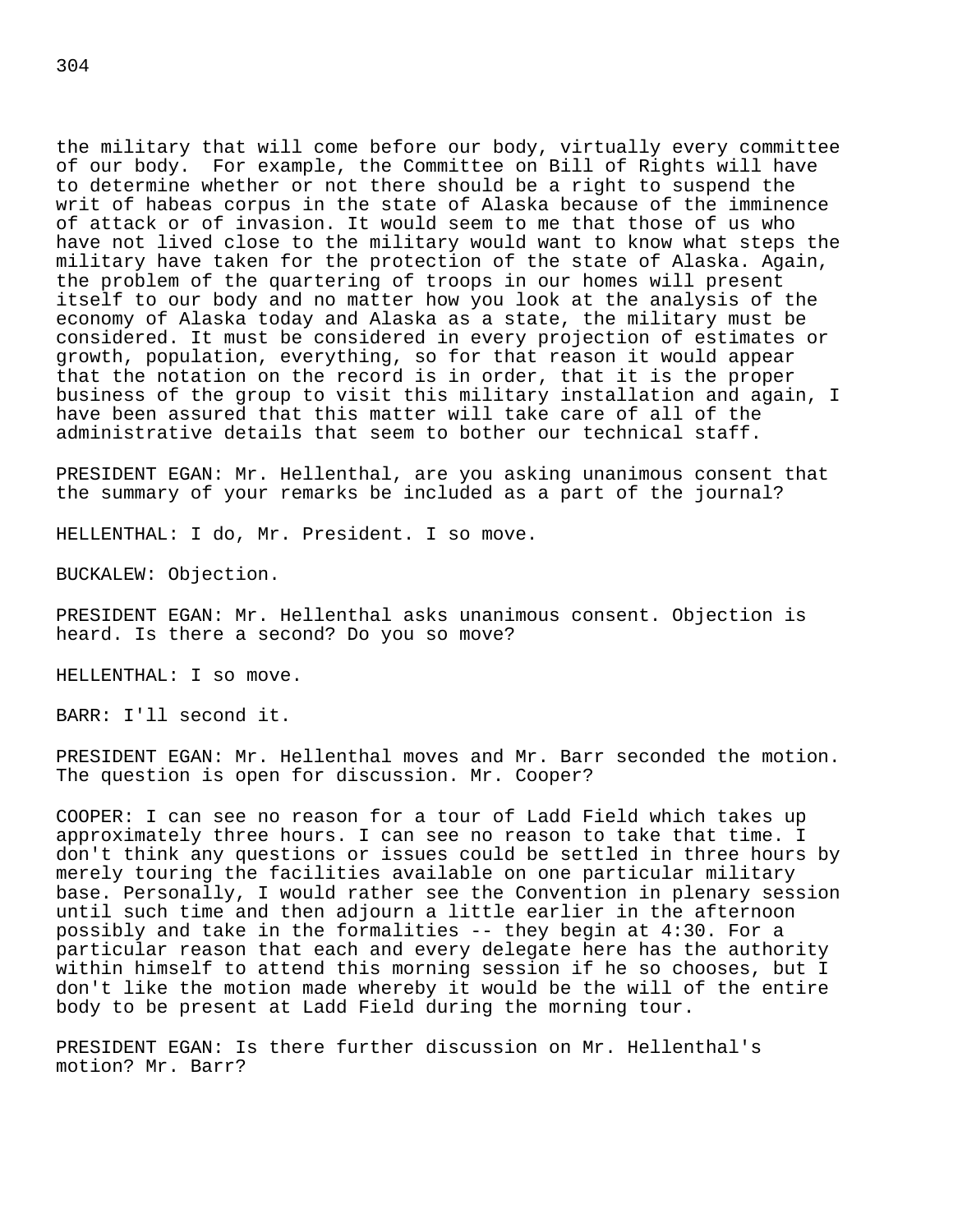BARR: Mr. President, it seems a question of whether or not this tour is important enough to this Convention to suspend operations here for awhile. I certainly feel that it is. Mr. Hellenthal mentioned several things that we should learn about the military because we are concerned with them but he could go on further than he did -- there is a long list of them we are all concerned about the withdrawal of lands by the military, and people who are not closely connected with the military I am sure only see one side of it. We should learn a little more about their needs for land. Now, the events in the evening are mostly entertainment with the exception of an address by General Atkinson, but what they put on for us out there in the morning is for instruction, and I understand that General Bennett is going to give us a briefing on the operation of air defense they'll put on a practice scramble for us and that sort of thing and I think it is important that we know how the military works as well as their needs. That is a part of our business.

## PRESIDENT EGAN: Mr. McNealy.

MCNEALY: Mr. President, I would like to add to Mr. Barr's statement and Mr. Hellenthal's. I have had the privilege on four different occasions in the past few years of going on this particular tour and particularly listening to the briefing by General Bennett which will be given the delegates of this Convention, and in addition to the things that they have mentioned, I think it is of importance to the members of this Convention to find out where we are spending a million and one-half dollars for one of these jet planes and the kind of building that it takes to keep that plane in operation, and the money that is spent for taxes in connection with the military in addition to other items that have been mentioned here. This briefing will be beneficial to the members of this group who have not had the opportunity before of getting the firsthand information. I think it will play very possibly an important part in writing some parts of this constitution.

PRESIDENT EGAN: Mr. Taylor.

TAYLOR: Mr. President, none of the speakers has brought up the question of common courtesy and also advantageous public relations with the Army. As a state we are going to be living with them for quite a long time, and when the Commanding General of a department of the Army puts himself out to put out a program for the members of this Convention, want to show what their problems are and what they are up against, I think the hours can be very well spent on Saturday morning for those members of the Convention who want to go out there and see what they have to offer. It might be well to hear what General Atkinson has to say. He is a pretty big man in the Army. I feel that the loss of those few hours on Saturday morning will not make or break this Convention, and it might be a means of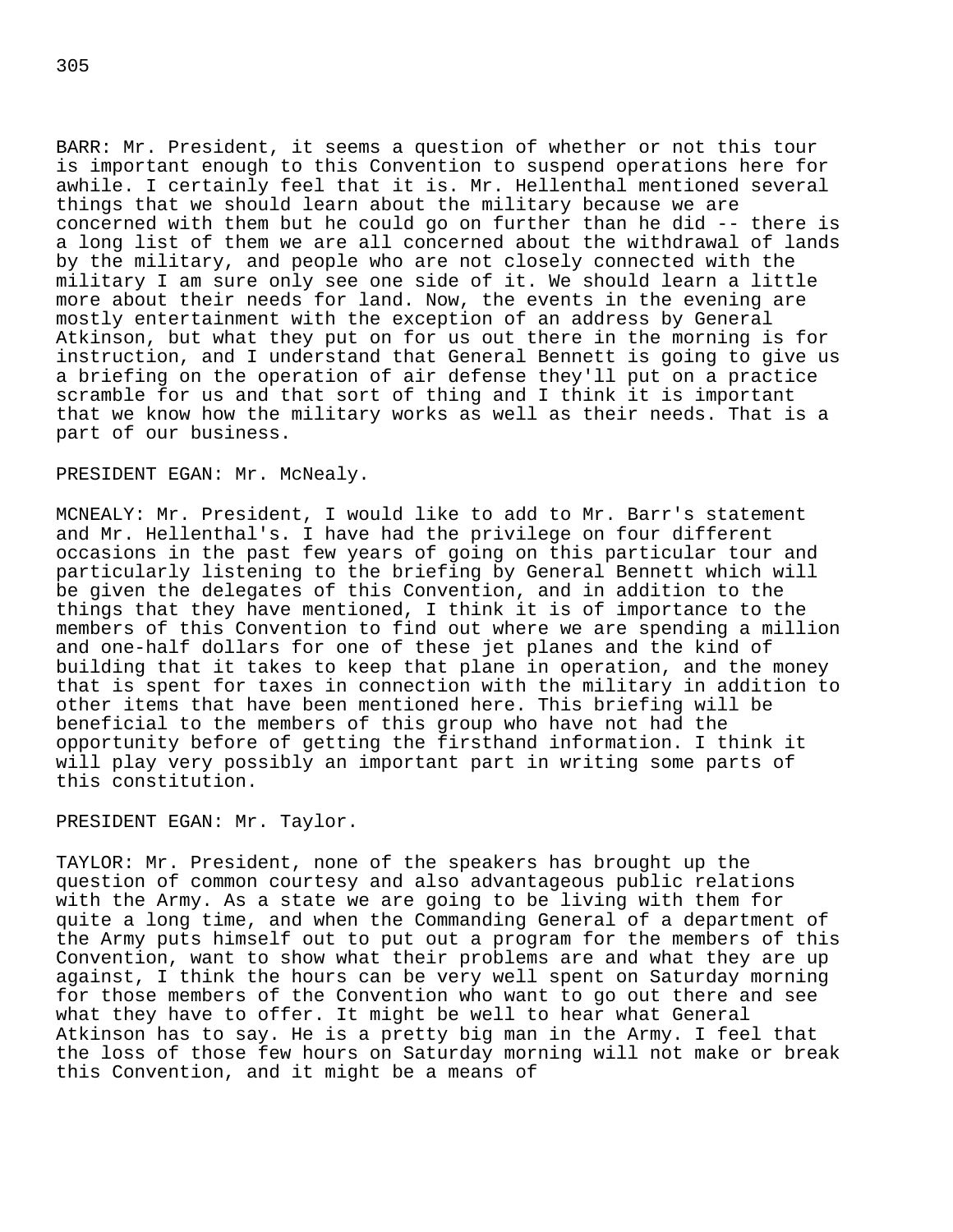achieving a good public relations between the Army and the state. They know that this is a Convention that is going to enact a constitution for the state of Alaska, and if we act in a boorish mood, take a boorish attitude toward them that we don't care to go out there, we might as a state suffer a little bit from the actions of the Convention delegates.

PRESIDENT EGAN: Mr. Hurley.

HURLEY: Mr. President, obviously I am in the minority. I agree with Mr. Cooper. I feel that these things are important that have been spoken about. I also feel that in peace time there should be some semblance of supremacy over the military. I don't know whether or not the matter was taken up with our Secretary. or President before, but 1 think it is somewhat presumptuous to present us a schedule from morning to night and say this is it -- come if you want and stay away if you want. I think those things are all important, but I think it is more important we get this session over with as soon as we can do so by writing an excellent constitution. I am against adjourning for the day.

PRESIDENT EGAN: Mr. Doogan.

DOOGAN: Mr. Chairman, in that regard I have no objection either way, but if we approve this adjournment for all day Saturday we are in effect setting a precedent. Now in the brochures you have from the Fairbanks Chamber of Commerce, you will notice particular for the wives and women delegates, there is approximately ten teas, most of them I believe are scheduled on a Saturday afternoon, and what I mean by setting a precedent is should you accede to the wishes of the military without acceding to the wishes of the various community and service clubs for these teas and again for the tea this afternoon that is being held in the Home Economics Room for the benefit of the delegates. I would just like to throw that in.

PRESIDENT EGAN: Mr. Marston.

MARSTON: Mr. President, I would like to know whether I can find my application blank. I said I was going out in the afternoon. I would like to go out in the morning now.

HERMANN: I just want to ask a question about this, Mr. President.

PRESIDENT EGAN: Mrs. Hermann.

HERMANN: If we adopt this motion as it was made by Mr. Hellenthal that this will be a part of our official duties, are we required to go on the tour of the Base?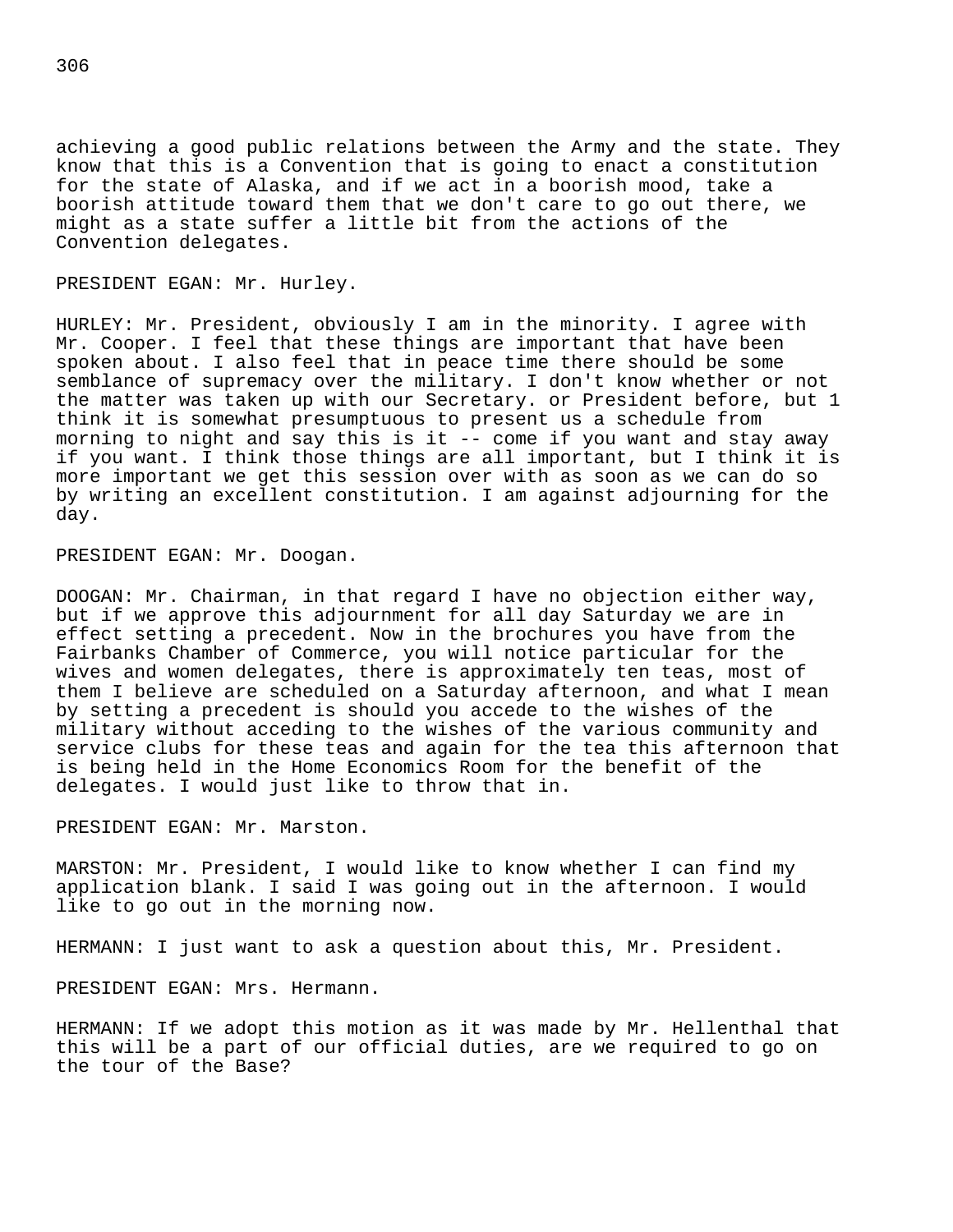PRESIDENT EGAN: Your point of order, Mr. Hellenthal.

HELLENTHAL: Point of order. The motion did not say that it would be a part of your official duties in so many words.

PRESIDENT EGAN: The Chair would hold there is no way that a delegate could be forced to do much of anything off the Convention floor.

HERMANN: I still want to know if I have to go.

PRESIDENT EGAN: Mr. Gray has been attempting to get the floor.

GRAY: To be a politician you have to satisfy both sides of the question. I believe that we can have our cake and eat it too if everybody will just give a little. What I see about this is that we have an entertainment in the morning and in the evening, and we have a plenary session in the morning and afternoon. I believe fully that we should use this day as a constitutional day and I believe fully that we should have a plenary session at 1:30 in our regular schedule, and I believe in adopting Mr. Hellenthal's notice and at this time I wish to rescind the motion of Mr. Hellenthal and introduce another motion that we adjourn until 1:30 tomorrow afternoon.

MCCUTCHEON: Point of order. I may be misinformed on this matter, but it appears to me we took the action for adjournment this morning and we are merely concerned now with the adoption of the summary of the intent of substantiating our reason for adjournment. We have already decided to adjourn over Saturday. This is merely a matter to put this intent in the journal.

PRESIDENT EGAN: That is right but Mr. Gray was saying that while he is for the statement of Mr. Hellenthal, he wants to let it be known that he is going to make another motion later. Your point of order, Mr. Hurley?

HURLEY: Point of order. I question the propriety of a motion to adjourn at a future time. I don't see how you can possibly put such a motion when you don't know what the situation will be before that.

PRESIDENT EGAN: The Chair would hold that if the Convention set a time for another day at which they were going to adjourn, that it would be in order, for the majority of the Convention can decide to do almost anything they want to relative to this Convention. If they want to say now that on Thanksgiving day they are going to adjourn and not work, then they can do that. They could overturn that action later. Mr. Coghill?

COGHILL: Would you have the Chief Clerk read the motion as it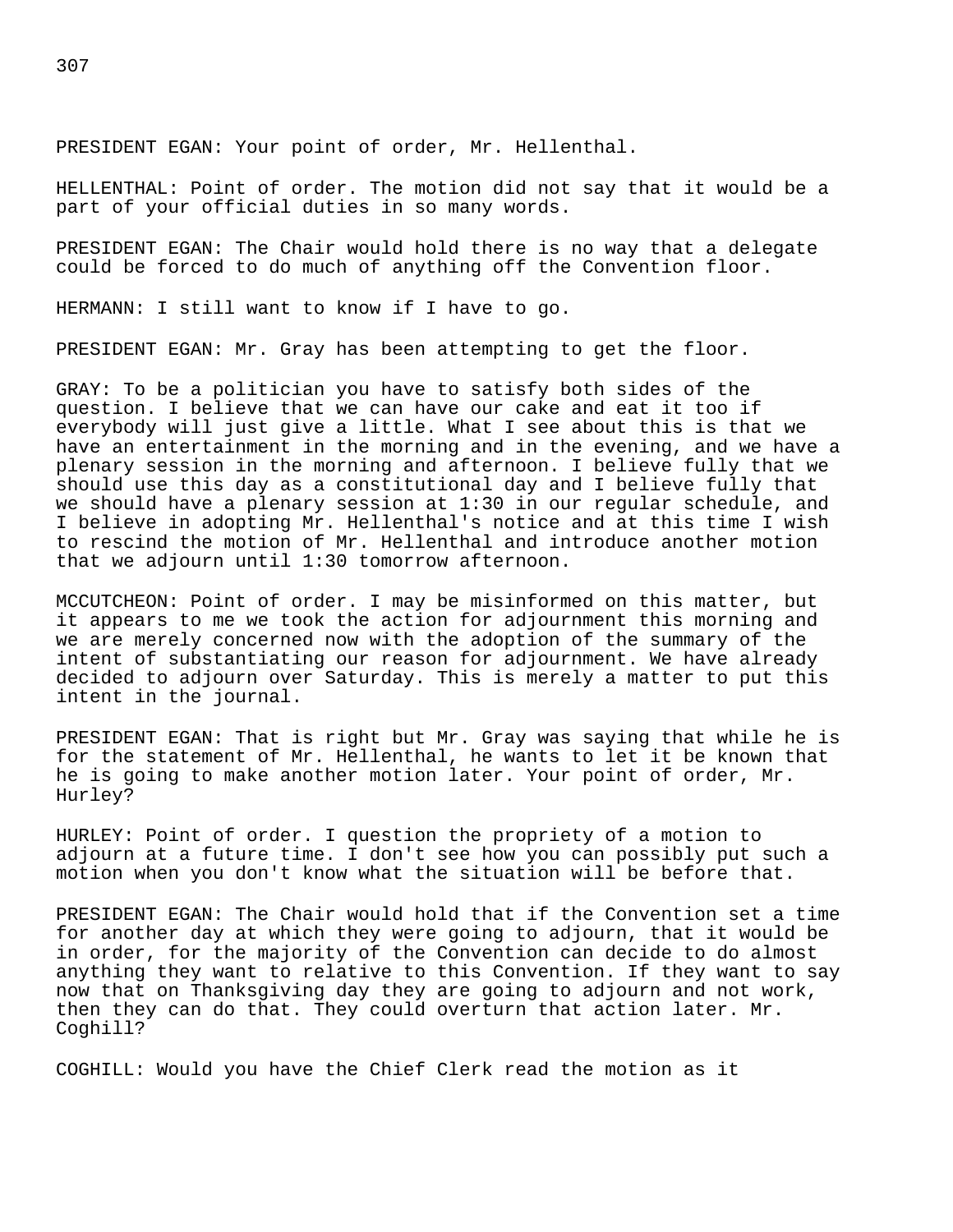was stated this morning on adjournment?

PRESIDENT EGAN: Mr. Coghill, that would not have anything -- would the Chief Clerk read the particular motion that related to adjournment?

CHIEF CLERK: "Moved that the Convention adjourn Friday until Monday morning at 9 o'clock for the purpose of attending the activities planned at Ladd Air Force Base.

NOLAN: Mr. President, did that pass this morning?

PRESIDENT EGAN: Yes, it passed this morning, Mr. Nolan.

NOLAN: In getting a little off the subject and following Mr. Gray's thoughts, I have thought along the same lines. I thought maybe the morning part of it could have been pushed up and the buses leave from here immediately after our plenary session rather than to come back here at 1:30 in the afternoon -- meet, have the roll call and then go through the 20 minute business and board the buses here and finish for the day, rather than come back at 1:30.

PRESIDENT EGAN: Mr. Nolan, then that could follow after action is taken on Mr. Hellenthal's motion, any motion along the line you are suggesting. Mr. Coghill?

COGHILL: Point of order. If there was a motion made to adjourn until 9 o'clock Monday morning we have nothing before us.

PRESIDENT EGAN: The motion was to adjourn from Friday until Monday morning at 9:00 is before us. We have Mr. Hellenthal's motion before us, Mr. Coghill. At the present time we are discussing the motion that is before us that was made by Mr. Hellenthal.

PRESIDENT EGAN: Mr. Buckalew.

BUCKALEW: Mr. President, I might have started all this. I objected to what Mr. Hellenthal said. The only reason I objected was it seems to me that the purpose of the trip is sort of a tenuous extension of what we are going to accomplish by it. Mr. Hellenthal would apparently have people believe that 20 years from now that by going out to Ladd Air Force Base tomorrow we would get some enlightment on suspension of writ of habeas corpus and billeting troops in our homes, which as my grandmother would say, is hogwash .

PRESIDENT EGAN: Mr. McCutcheon?

MCCUTCHEON: Contrary to Mr. Buckalew, I would say that the Commanding General of Alaska had a great deal to tell us about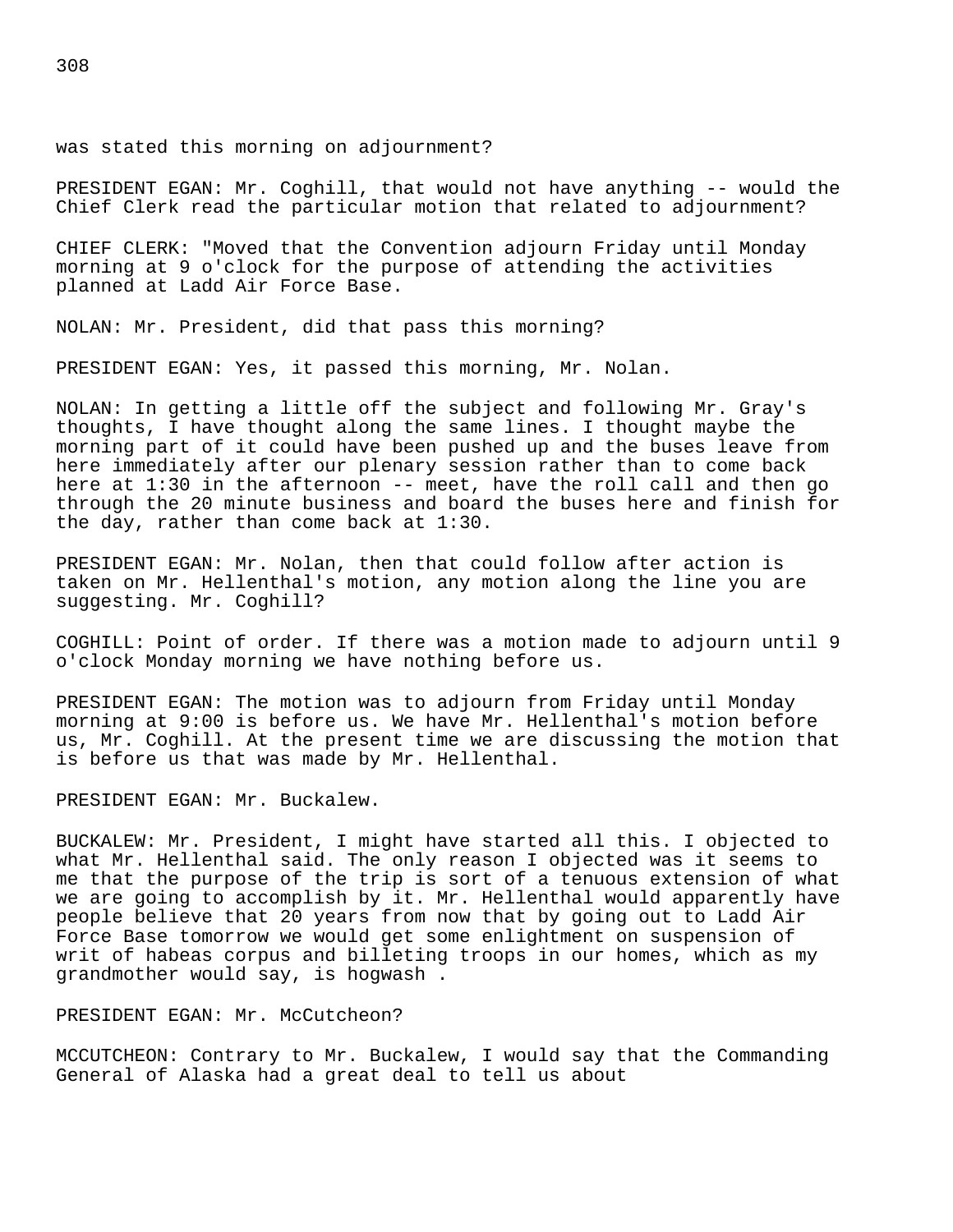the military plans of the future, perhaps with respect to land withdrawals, and it might be pretty important as far as the state was concerned.

PRESIDENT EGAN: Was there further discussion on Mr. Hellenthal's motion? Mr. Walsh?

WALSH: I believe that we ought to appreciate the invitation of the military to visit Ladd Air Force Base, but if we could arrange so we could go in the morning and visit the bases, then it could be possible that we have an afternoon session at 2 o'clock or 1:30. I think we should appreciate the invitation.

PRESIDENT EGAN: Mr. Davis.

DAVIS: Mr. President, I move the previous question.

MCCUTCHEON: I second it.

PRESIDENT EGAN: Mr. Davis moves the previous question, Mr. McCutcheon seconded the motion. All those in favor of ordering the previous question say "aye", all opposed say "no". The "ayes" have it and the previous question is ordered. The question is on the proposed motion by Mr. Hellenthal. All those in favor of Mr. Hellenthal's motion say "aye", all opposed say "no". The "ayes" have it and Mr. Hellenthal's motion will become a part of the journal. Mr. Gray.

GRAY: Mr. President, I would like to move that the motion as made by Mr. Hellenthal this morning be rescinded.

PRESIDENT EGAN: Mr. Gray moves that the Convention rescind the action on the motion to adjourn that was made and carried by Mr. Hellenthal this morning. Is there a second to the motion?

COOPER: I second it.

GRAY: I might tell you at this time the purpose for rescinding is merely for introducing the same motion again and changing the time. After the motion is rescinded, if it is, then we will introduce another motion, set another time for the plenary session.

PRESIDENT EGAN: Mr. McNees.

MCNEES: Mr. President, following Mr. Gray's remarks here, talking to the Colonel this morning, I would see no reason why the buses on their return from Ladd Air Force Base couldn't and wouldn't deliver the delegates right back to the Convention Hall where we could have lunch together and go into plenary session at 1:30 in the afternoon. I am making this just as a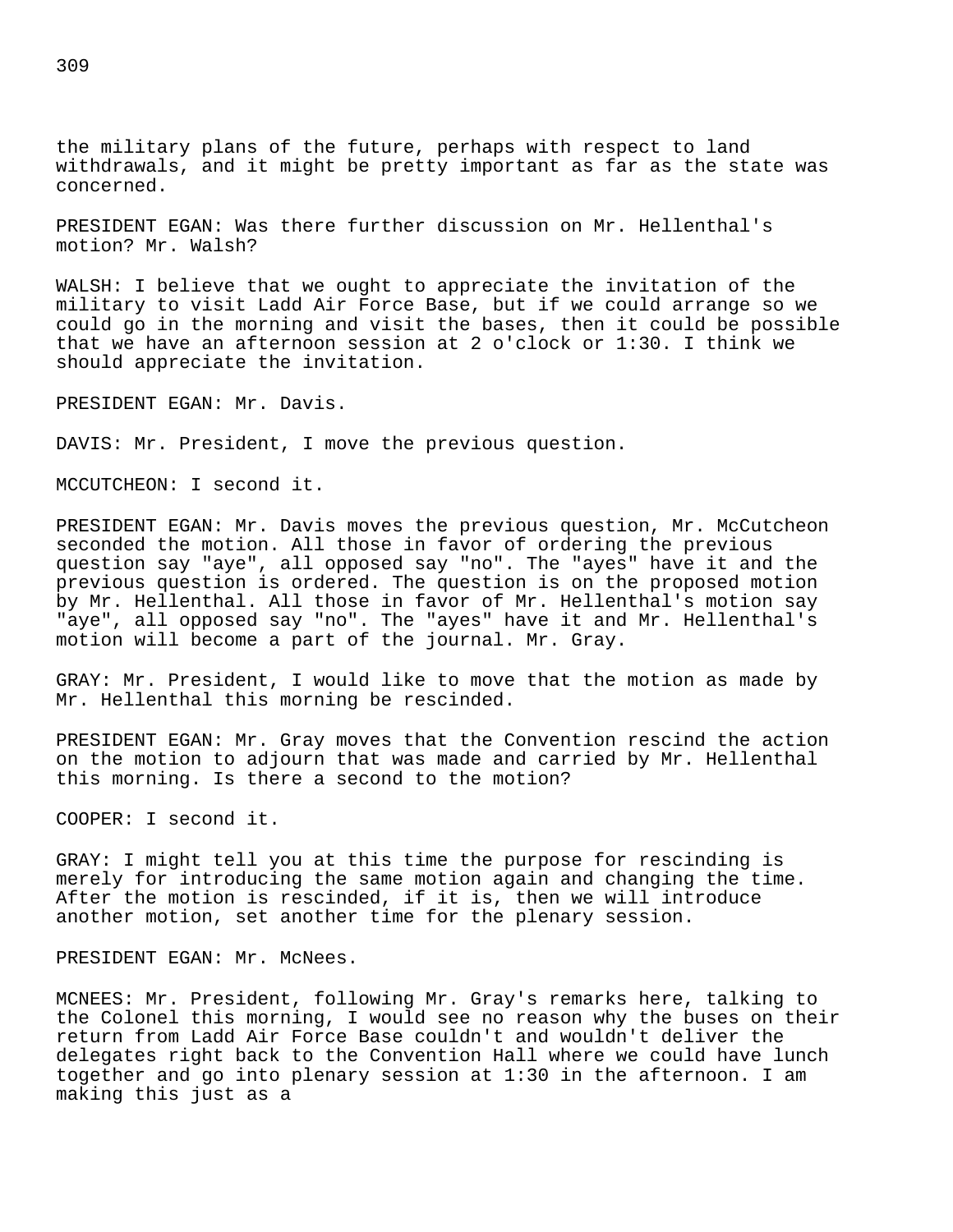suggestion. I do feel we ought to meet in regular business session sometime tomorrow afternoon.

PRESIDENT EGAN: Mr. Victor Rivers.

V. RIVERS: We have accomplished something here. We have set up a time certain for adjournment on Friday to Monday, and we have also set up a special order of business for this Convention tomorrow. Now if we were to come here, if we had a big journal full of work, if we had some reason to come here besides the roll call and reading of the minutes, but merely as a gesture to satisfy possible criticism of somebody 15 or 20 years from now, I see no reason for it. There are a number of those I noticed, who feel we should convene here and who do not want to go to Ladd Air Force Base who live in this general area. But there are a number of others who are not acquainted with circumstances. We have set up a special order of business. For those who want to observe it, it is a full day's activity. I see no reason to rescind this motion. I point out the motion to rescind takes a two-third's majority.

PRESIDENT EGAN: That is correct. Is there further discussion on the motion to rescind the action on the adjournment from Friday to Monday?

UNIDENTIFIED DELEGATE: Question.

PRESIDENT EGAN: If not, the question is, "Shall the adjournment action be rescinded?"

MCCUTCHEON: Roll call. There has to be a two-thirds count.

PRESIDENT EGAN: The Chief Clerk will call the roll.

(The Chief Clerk called the roll with the following result: Ayes: 18 - Coghill, Cooper, Doogan, V. Fischer, Gray, Harris, Hinckel, Hurley, Johnson, King, Laws, Lee, McNees, Peratrovich, Poulsen, Smith, Sweeney, Mr. President.

Nays: 33 - Armstrong, Awes, Barr, Boswell, Buckalew, Collins, Cross, Davis, Emberg, H. Fischer, Hellenthal, Hermann, Kilcher, Knight, Londborg, McCutcheon, McLaughlin, McNealy, Marston, Metcalf, Nerland, Nolan, Nordale, Reader, Riley, V. Rivers, Rosswog, Stewart, Taylor, VanderLeest, Walsh, White, Wien.

Absent: 4 - Hilscher, R. Rivers, Robertson, Sundborg.)

CHIEF CLERK: Eighteen ayes, 33 nays and 4 absent.